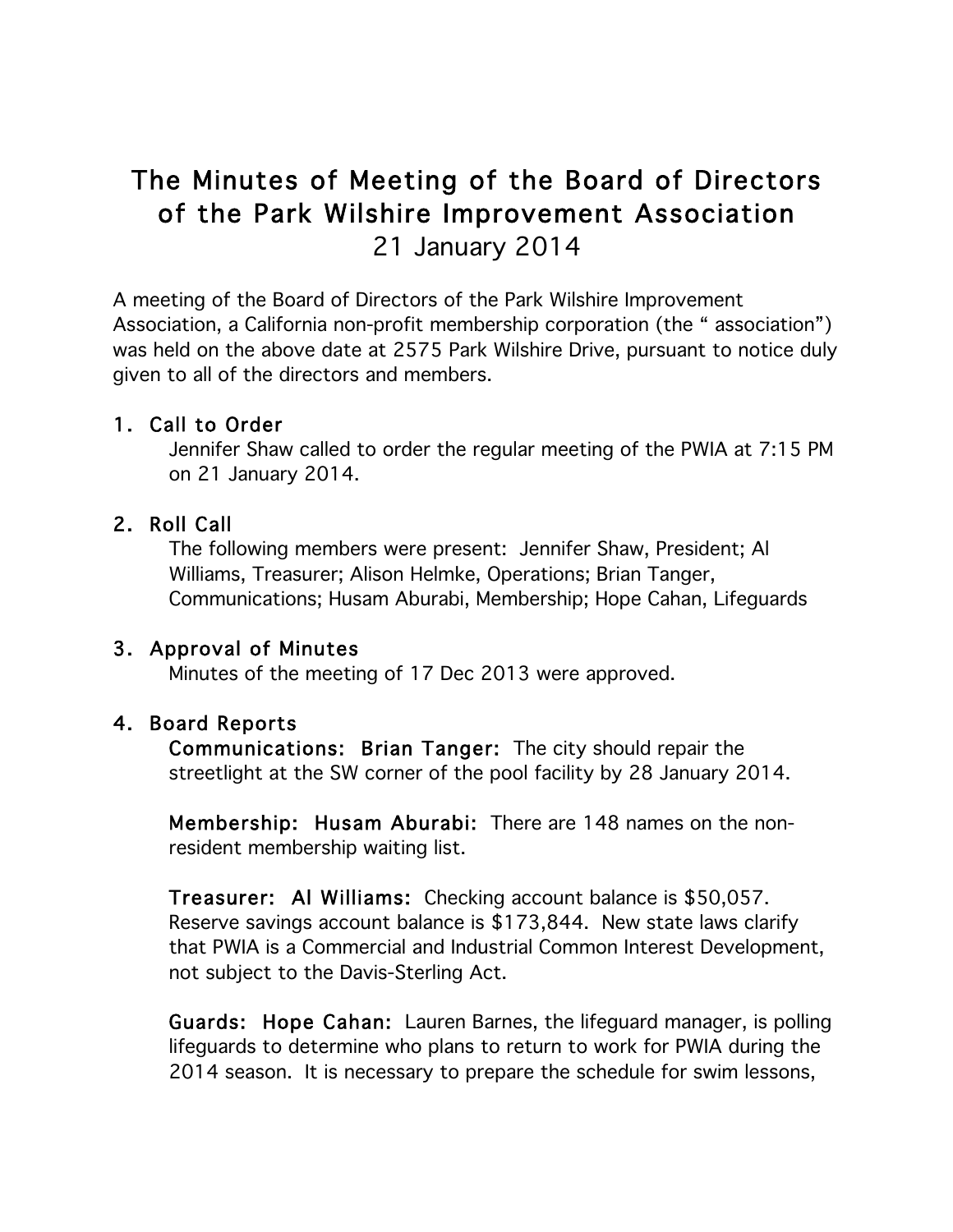etc. Swim lesson signups will be on Sunday, 30 March, from 9:00 AM until noon, at the pool.

OPERATIONS: ALISON HELMKE: The women's bathroom ventilating fan installation job has been given to Nolan Construction due to our experience with that firm.

# 5. New Business

A motion containing a school party policy was presented by Jennifer Shaw, seconded by Brian Tanger, and passed unanimously. The policy states:

The Park Wilshire Improvement Association (PWIA) Board of Directors has voted to implement a school pool party pilot program during the 2014 swim season. The parameters for the pilot program are as follows:

- 1. Scheduling
	- Price Middle School, Bagby Elementary School and Fammatre Elementary School may participate in the pilot program.
	- There will be a maximum of four (4) school parties during the pilot program.
	- There will be no more than two (2) school parties a week.
	- There must be one (1) day between scheduled pool parties.
	- All school parties must be complete by June 4, 2014.
	- School parties may be held between the hours of 9:00 a.m. and 2:00 p.m.
	- The school group hosting the school party may enter the facility up to two (2) hours prior to the start of the school party for "set-up."
	- No more than 150 guest total may attend a school party. Guests include every individual who enters the PWIA facility regardless of age or use of the pool.
	- School party reservations will be made on a first come, first served basis.
	- A school party request may only be submitted by a person who is a current Active Swim Member of Park Wilshire Improvement Association. This person will be considered the Sponsor of the swim party.
- 2. Fees
	- A fee of \$5 per guest will be charged.
	- Four (4) lifeguards are required for each event. A fee of \$60 per hour will be charged for lifeguards during the hours of the school party.
	- A fee of \$30 per hour will be charged for "set-up" time.
	- A \$300 cleaning deposit is required.
- 3. Staffing by School Group
	- The school group hosting the school party will provide one (1) adult chaperone for every ten (10) students attending the school party.
	- The school group hosting the school party will provide one adult to monitor the PWIA front gate at all times.
	- The party Sponsor shall be in attendance at the pool facility for the entire duration of the party.